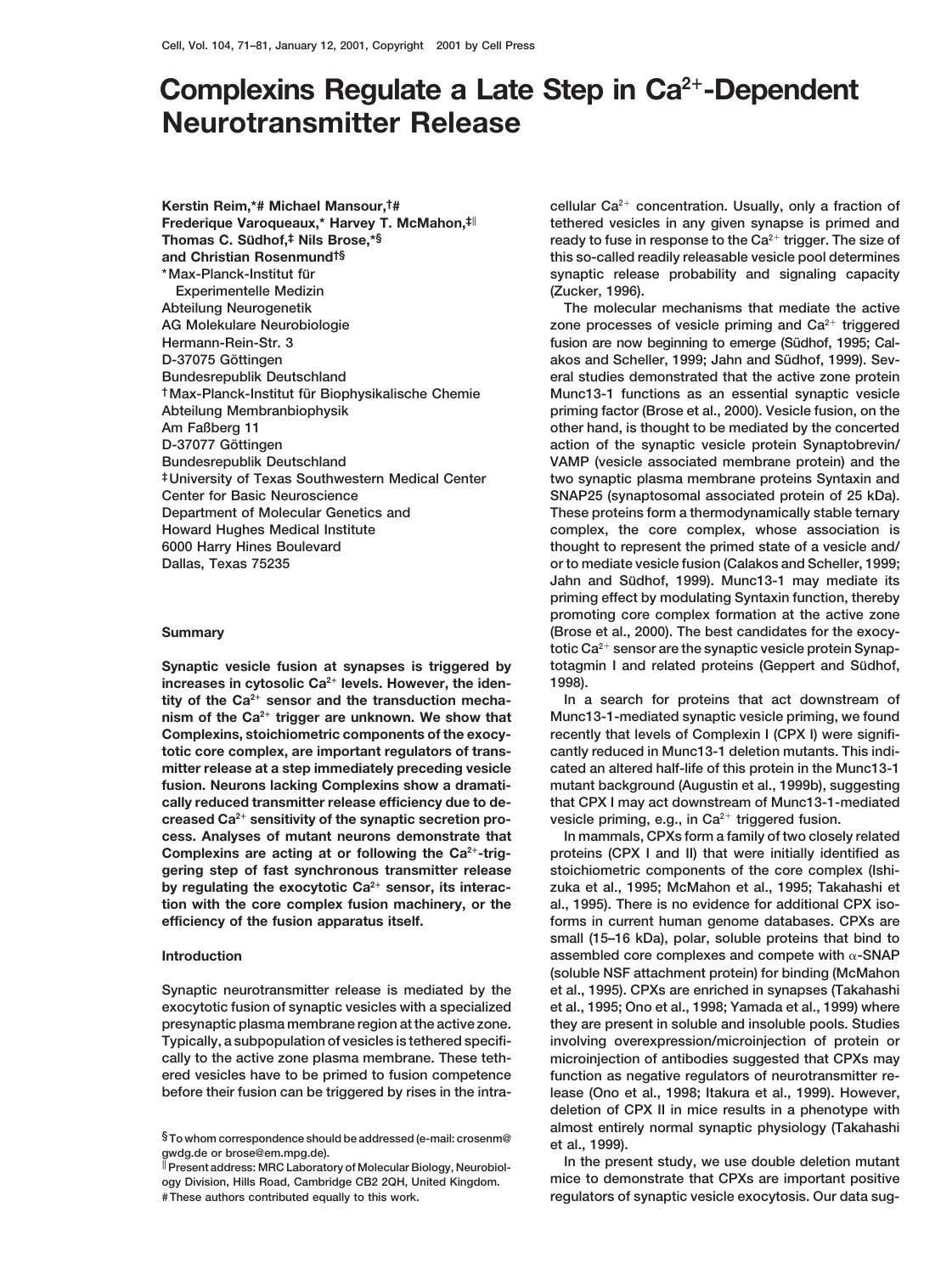

**and homozygous single and double mutants with their to obtain double mutant offspring and control littermates respective controls were generated as described in Ex- with two wild-type** *CPX I* **alleles. Again, the respective perimental Procedures (Figures 1A and 1B). genotypes (CPX I** 1**/**1**,** 1**/**2**, or** 2**/**2**, CPX II** 2**/**2**) were**

terbreeding of mice heterozygous for the CPX I or CPX dard Western blot analysis of brains from newborn pups **II mutation demonstrated that the respective genotypes obtained in such interbreedings showed that expression (wild-type** 1**/**1**, heterozygous** 1**/**2**, homozygous** 2**/**2**; of CPX I and CPX II is abolished in homozygous double Figure 1C) were present at the expected Mendelian fre- mutants (Figure 1E). quency. Western blot analysis of brains from adult ani- In principle, the targeting strategy for the** *CPX I* **gene**

**Figure 1. Mutation of Murine CPX Genes (A and B) Deletion of CPX I (A) and CPX II (B) in the mouse. Maps of the wild-type** *CPX I* **and** *CPX II* **genes, the respective targeting vectors, and the resulting mutant genes are shown. Positions of exons (black boxes with bp of corresponding cDNA) and restriction enzyme sites are indicated. The position of probes used to identify mutant alleles are indicated by open bars. Neo, neomycin resistance gene; TK, thymidine kinase gene.**

**(C) Southern blot analyses of single deletion mutations in mice. Mouse tail DNA from adult wild-type mice (**1**/**1**), and mice heterozygous (**1**/**2**) or homozygous (**2**/**2**) for the mutation in the** *CPX I* **or** *CPX II* **genes were analyzed as described in Experimental Procedures. Positions of wild-type (WT) and mutant (KO) alleles are indicated.**

**(D) CPX expression in CPX I or CPX II single deletion mutant mice. Left, CPX I mutation. Right, CPX II mutation. Brain homogenates (20** m**g protein per lane) from adult wild-type (**1**/**1**), heterozygous (**1**/**2**), and homozygous (**2**/**2**) mutant mice were analyzed by SDS-PAGE and immunoblotting using an anti-CPX I/II antibody. Positions of CPX I and CPX II protein are indicated.**

**(E) CPX expression in CPX I/II double deletion mutant mice generated by two double heterozygous parents. Brains from newborn littermates of the indicated genotypes (in this** litter only heterozygous (+/-) and homozy**gous (**2**/**2**) mutants) were analyzed by SDS-PAGE and immunoblotting using an anti-CPX I/II antibody.**

**(F) Expression of CPX I and II mRNA in mouse brain. Negative X-ray film images showing the distribution of CPXs I (left) and II (right) in sagittal sections of the whole adult mouse brain. Negative controls with excess unlabeled oligonucleotides were devoid of signal. Ce, Cerebellum; Co, cerebral cortex; Hi, hippocampus; IC, inferior colliculus; MO, medulla oblongata; OB, olfactory bulb; St, striatum; Th, thalamus.**

**gest that CPXs function at or following the Ca2**<sup>1</sup>**-trig- mals showed that protein expression was completely gering step of neurotransmitter release. abolished in the respective homozygous mutants while protein levels in heterozygous animals were reduced Results (Figure 1D). Double mutants lacking both CPXs were generated by interbreeding of parents carrying at least Generation of CPX I and CPX II Deletion one mutant allele of each** *CPX* **gene. For routine experi-Mutant Mice mentation, mice heterozygous for the CPX I mutation Deletion mutations in the murine** *CPX I* **and** *II* **genes and homozygous for the CPX II mutation were crossed Southern blot analysis of offspring resulting from in- obtained at the expected Mendelian frequency. Stan-**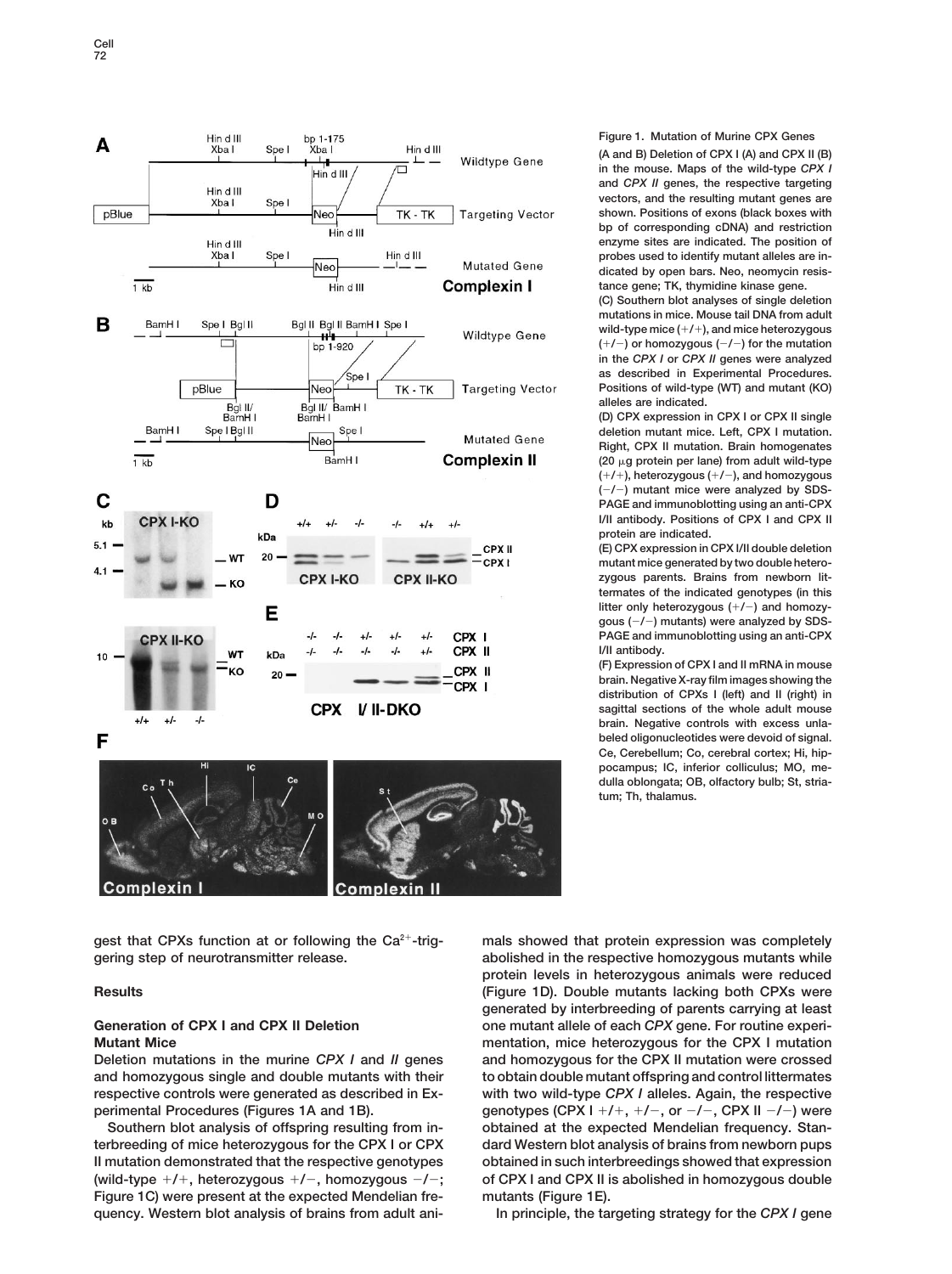**allows for the generation of truncated CPX I forms due These exhibited the most pronounced phenotypic alterto the use of alternative translational start sites (e.g., ations of all CPX mutant genotypes, most likely owing** Met<sup>16</sup> or Met<sup>19</sup>). However, no such truncated forms were to partial redundancy. **detectable in the mature hippocampal cultures (10 days In the case of perinatally lethal phenotypes, character**in vitro) that were used for all our studies. **in the state of synaptic transmission are best and most reliably** 

**We found that mice lacking CPX II show no obvious ments whether the two CPX isoforms are expressed phenotypic changes. In contrast, homozygous CPX I in mouse hippocampus. We found that both CPXs are deletion mutants develop a strong ataxia, suffer from coexpressed in many regions of the brain (Figure 1F). sporadic seizures, are unable to reproduce, and die Most importantly, pyramidal cells in the CA regions of within 2–4 months after birth. Although loss of CPX I is the hippocampus as well as granule cells in the dentate ultimately fatal, the fact that mice lacking either CPX I gyrus were found to express both CPX I and II. Differenor CPX II live for at least 2 months after birth indicates tial distributions of the two CPXs were apparent in parts that CPXs I and II are partially redundant. We therefore of the thalamus (no CPX II), the striatum (no/little CPX generated double mutants lacking both CPX isoforms. I), and in superficial layers of the cerebral cortex (no/little Homozygous CPX I/II double mutants die within a few CPX I). Thus, the mouse hippocampal primary culture hours after birth. system is well suited for the analysis of CPX I/II double**

**In order to detect possible developmental changes mutants. or alterations in brain structure due to CPX deletion Patch clamp recordings from single isolated neurons mutations, we analyzed morphological characteristics were used to assess possible defects of presynaptic of brains from homozygous adult CPX I and CPX II single properties induced by the loss of CPXs. Synaptic remutants as well as newborn CPX I/II double mutants. sponses were evoked by brief somatic depolarization We found that in all cases, the structure and cytoarchi- (2 ms depolarization from** 2**70 mV holding potential to tecture of mutant brains and the distribution of synaptic 0 mV) and measured as peak inward currents a few ms markers (Synaptophysin, vesicular GABA-transporter after action potential induction. We concentrated our VGAT) are very similar to the respective control (not analysis on glutamatergic neurons, as they are much shown). In a search for changes in the protein composi- more abundant than inhibitory GABAergic cells in autaption of mutant synapses, we analyzed the levels of se- tic cultures. EPSC amplitudes recorded from homozylected synaptic proteins in mutant and control brains. gous CPX I and CPX II single mutant neurons were The expression levels of all tested synaptic proteins indistinguishable from those measured in cells of correwere found to be unaffected in the three different types sponding wild-type littermates (Figure 2B). Because in of homozygous mutants. Tested proteins included (I) these and all following experiments CPX II-deficient cells** a**-SNAP, CPX II, Munc13-1, Munc13-2, Munc13-3, were essentially identical to wild-type controls, we used Munc18-1, NSF (N-ethylmaleimide-sensitive fusion pro- homozygous CPX II single mutant littermates as controls tein), SNAP25, Synapsin I/IIa, Synapsin IIb, Synapto- in our analysis of homozygous CPX I/II double mutants. brevin 2, Synaptophysin, Synaptotagmin 1, Syntaxin 1, This approach facilitated the production of double muand VGAT in the case of CPX I mutants; (II)** a**-SNAP, CPX tants and respective control animals at sufficient fre-I, Munc13-1, Munc13-2, Munc13-3, Munc18-1, SNAP25, quencies in the same litters. In contrast to mutations Synapsin I/IIa, Synapsin IIb, Synaptobrevin 2, Synapto- in individual CPX genes, CPX I/II double mutant cells physin, Synaptotagmin 1, and Syntaxin 1 in the case exhibited a 66% reduction in EPSC amplitudes when of CPX II mutants; and (III) SNAP25, Synaptobrevin 2, compared to their control littermates (Figures 2A and Synaptotagmin 1, Syntaxin 1, and VGAT in the case of 2B). Comparison between wild-type groups (p** 5 **0.94) the CPX I/II double mutants (not shown). or between CPX II groups (p** 5 **0.37) from the different**

**partially dispensable while loss of both known CPX iso- double deletion of CPXs I and II leads to a strong reducforms causes death of newborn mutants. Because CPXs tion in evoked EPSC amplitudes in comparison to wildare presynaptic proteins that interact with components type and single CPX mutant controls. of the transmitter release machinery (Ishizuka et al., To exclude that the reduced amplitude in CPX I/II 1995; McMahon et al., 1995; Takahashi et al., 1995; Ono double mutant cells resulted from an impaired capacity et al., 1998; Yamada et al., 1999), and because no mor- to form synapses, we quantified synapse densities using phological changes in brain cytoarchitecture were ob- immunohistochemical markers. Cultures were double served in homozygous single and double mutants, the stained with antibodies to the presynaptic marker Synmost likely explanation for the lethality of the CPX I/II aptophysin and the dendritic marker MAP-2 (microtudouble deletion is a compromised synaptic function. bule associated protein), and the number of synapses** To analyze synaptic deficits in mice lacking CPXs, we per 10  $\mu$ m dendrite was counted. Irrespective of the **studied the functional and structural characteristics of genotype, neurons were found to generate similar num-**

We concentrated our analysis of synapse structure and changes in postsynaptic sensitivity, vesicular transmit**function in CPX mutants on CPX I/II double mutant mice. ter load, sizes of readily releasable vesicle pools and**

**studied in primary cultures. One frequently used culture Basic Characteristics of CPX I and CPX II system is the hippocampal autaptic microdot culture. Deletion Mutant Mice We therefore tested in initial in situ hybridization experi-**

**These data indicate that individual CPX isoforms are interbreedings revealed no significant differences. Thus,**

**synapses between mutant neurons. bers of synapses (Figure 2C), indicating that lack of CPXs does not interfere with synaptogenesis in culture. Functional and Structural Characteristics of We therefore concentrated our subsequent analysis on Synapses in CPX I/II Double Mutant Mice changes in synaptic physiology as the most likely cause** *Evoked Neurotransmitter Release* **for the mutant phenotype. In particular, we searched for**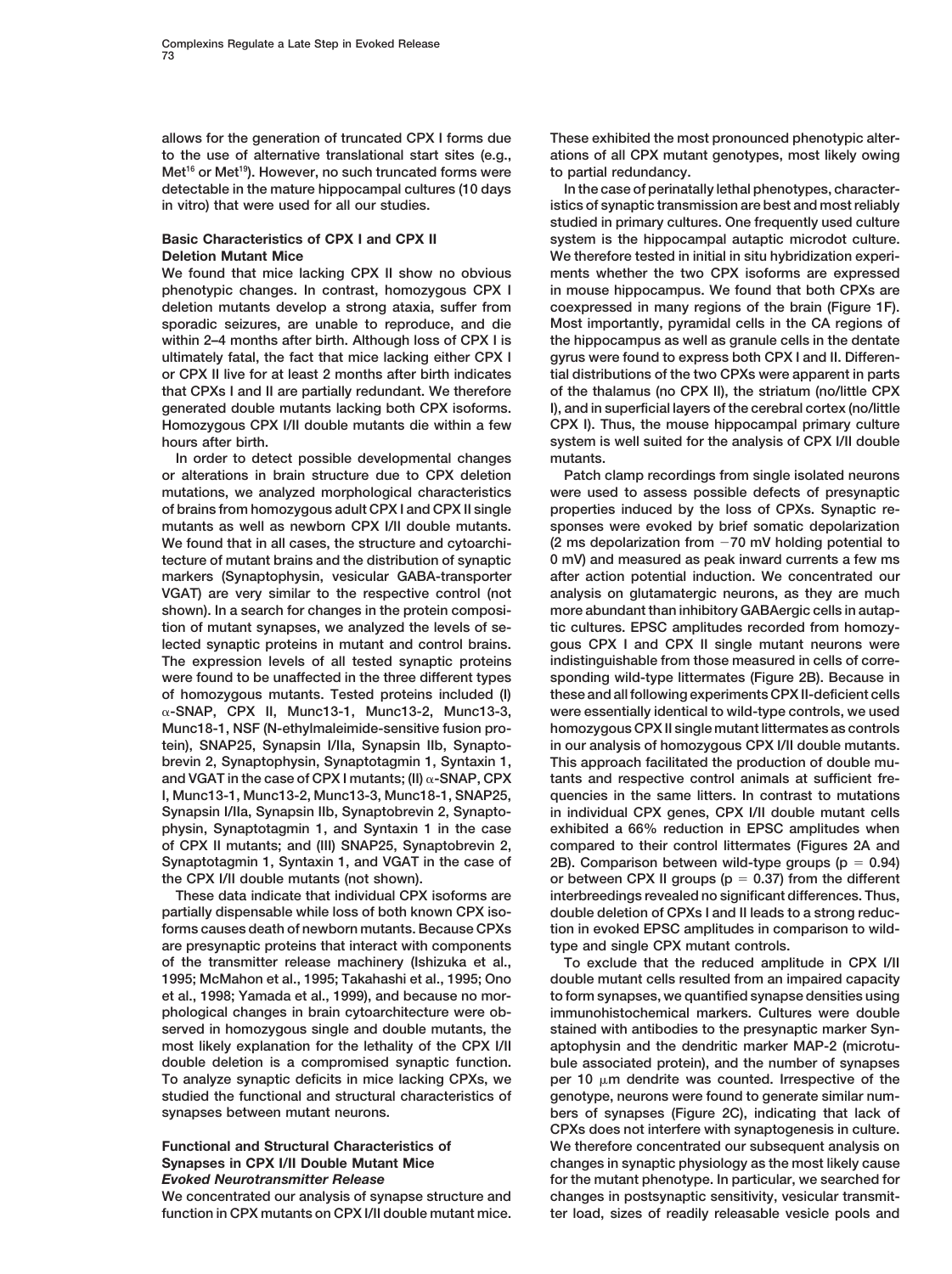

**Figure 2. Synaptic Amplitudes, Readily Releasable Vesicle Pools, Spontaneous Release, and Synaptic Release Probability in Glutamatergic CPX I Single Mutant, CPX II Single Mutant, and CPX I/II Double Mutant Neurons**

**(A) Raw traces showing autaptic EPSCs from a CPX I/II double mutant (bottom) and a CPX II single mutant neuron (top). The somatic current was blanked for display purposes.**

**(B) Bar diagram summarizing average synaptic EPSC amplitudes for CPX I mutants compared to their wild-type littermates (from three mice each), CPX II mutants compared to their wild-type littermates (ten and nine mice, respectively) and CPX I/II double mutants compared to CPX II single mutant littermates (ten and eleven mice, respectively). Values of n indicate number of cells.**

**(C) Synapse densities in cultures of the indicated genotypes. Hippocampal neuronal cultures were double stained with primary antibodies to synaptophysin and MAP-2. Error bars indicate standard error of the mean, and n represents the total number of evaluated dendrites (data are from cultures of two wildtype [511 synapses], CPX II single mutant [449 synapses], and CPX I/II double mutant mice [463 synapses], and from three independent CPX I single mutant mice [393 synapses]).**

**(D) Representative raw traces of responses to hypertonic solution from CPX II single mutant and CPX I/II double mutant neurons (top). Hypertonic solution was applied for 4 s as indicated by the black bar. Genotypes as in (A). (E) Bar diagram showing the average vesicular release probability of neurons of the indicated genotypes. Values of n indicate number of cells.**

**(F) Analysis of MK-801 blocking rate in CPX** II single mutant  $(n = 9)$  and CPX I/II double mutant neurons ( $n = 17$ ) revealing reduced **synaptic release probability in CPX I/II double**

mutant cells. The average NMDA EPSC amplitude normalized to the first response in the presence of MK-801 (5  $\mu$ M) is plotted against evoked **EPSC stimulus number. The decay of the amplitudes of CPX II single mutant cells (empty circles) as well as of CPX I/II double mutant cells (gray filled circles) were fitted with two exponentials. The amplitude of the fast decay component was significantly reduced in the CPX I/II double mutant cells.**

**vesicular release probability as possible reasons for the first attempt to identify the step in the synaptic vesicle**

**detect possible changes in postsynaptic responsive- genotypes. The fact that the mEPSC rates were not ness or vesicular transmitter load as a consequence of significantly different between the different genotypes the CPX I/II double deletion. Spontaneous activity was (Table 1) already suggested that the size of the readily measured at** 2**70 mV in the presence of 200 nM tetrodo- releasable vesicle pool is not changed in the absence toxin. We found that mEPSC frequencies, amplitudes, of CPXs. Sizes of readily releasable vesicle pools were and charges were essentially identical in all genotypes quantified by measuring the responses of mutant cells tested (Table 1). Thus, we can rule out that a vesicular and their appropriate controls to application of 500 transmitter uptake process or a postsynaptic dysfunc- mOsm hypertonic sucrose solution for 3–4 s. Typically, tion is responsible for the reduced evoked EPSC ampli- this treatment induces release of the readily releasable tudes observed in CPX I/II double mutants. Rather, the vesicle pool, which in turn leads to a transient inward observed phenotype is likely to be due to a compro- current followed by a steady current component (Rosen-**

**reduced EPSCs of mutant neurons. cycle that is affected by the loss of CPX I/II, we per-***Spontaneous Neurotransmitter Release* **formed a detailed analysis of the sizes of readily releas-We examined mEPSC amplitude and charge in order to able vesicle pools in neurons of the different CPX mutant mised regulation of the presynaptic transmitter release mund and Stevens, 1996; Figure 2D). The transient part machinery. consists of a burst-like release of vesicles resulting from** *Readily Releasable Vesicle Pools* **the forced fusion of all fusion-competent, primed vesi***and Release Probability* **cles. The total number of vesicles in the readily releas-In principle, changes in any step of the synaptic vesicle able pool of a cell is represented by the integral of the cycle can ultimately influence evoked EPSC sizes. In a total charge of the transient current component after**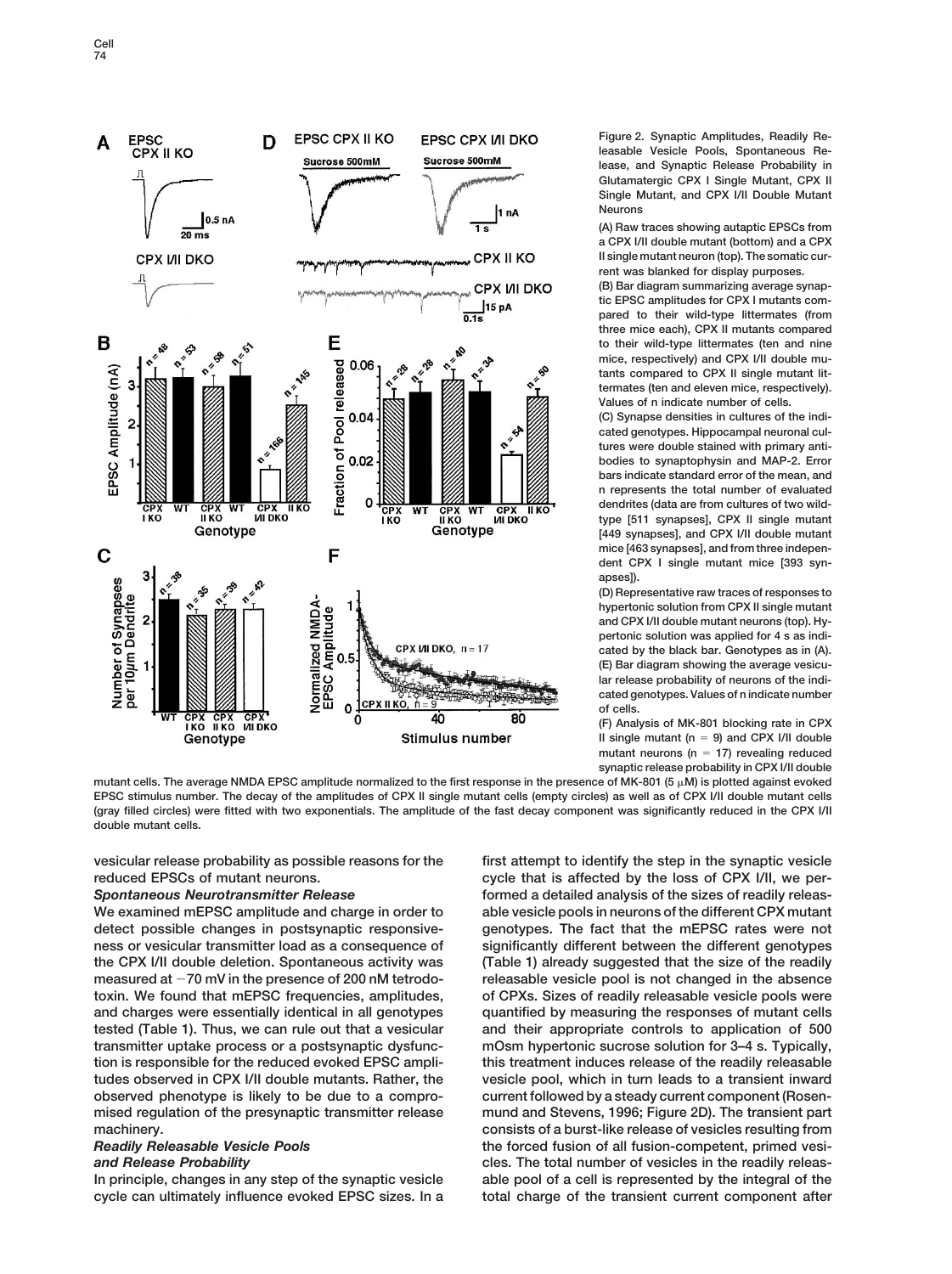| Genotype    | n  | mEPSC<br>Amplitude<br>(pA) | Table 1. Summary of Pool-, mEPSC-, and Evoked Release Parameters<br><b>mEPSC</b><br>Charge (fC) | mEPSC Rate<br>(Hz) | Readily<br>Releasable Pool<br>$(103$ vesicles) | <b>Refilling Rate</b><br>(Pool-units $\cdot$ s <sup>-1</sup> ) |
|-------------|----|----------------------------|-------------------------------------------------------------------------------------------------|--------------------|------------------------------------------------|----------------------------------------------------------------|
| CPX I KO    | 28 | $20.1 \pm 1.6$             | $100 \pm 1$                                                                                     | $5.3 \pm 0.6$      | $6.10 \pm 1.2$                                 | $0.17 \pm 0.013$                                               |
| WT I        | 28 | $21.3 \pm 0.7$             | $103 \pm 4$                                                                                     | $5.5 \pm 0.6$      | $6.35 \pm 0.9$                                 | $0.14 \pm 0.014$                                               |
| CPX II KO   | 48 | $21.1 \pm 0.8$             | $104 \pm 3$                                                                                     | $7.2 \pm 0.9$      | $6.09 \pm 0.7$                                 | $0.14 \pm 0.014$                                               |
| WT II       | 34 | $21.5 \pm 0.9$             | 101 $\pm$ 4                                                                                     | $7.1 \pm 0.8$      | $5.73 \pm 0.8$                                 | $0.13 \pm 0.016$                                               |
| CPXI/II DKO | 54 | $22.8 \pm 0.4$             | $104 \pm 3$                                                                                     | $5.9 \pm 0.7$      | $6.08 \pm 0.8$                                 | $0.15 \pm 0.014$                                               |
| CPX II KO   | 50 | $23.1 \pm 1.1$             | 110 $\pm$ 4                                                                                     | $6.9 \pm 0.7$      | $5.92 \pm 0.7$                                 | $0.14 \pm 0.013$                                               |

**Parameters were calculated from cells in which data for synaptic responses, pool size, mEPSC charge, and mEPSC frequency were obtained in parallel. In cases where no mEPSC data were obtained, translation of pool parameters into number of vesicles was based on the average mEPSC charge of the respective genotype. mEPSC charge, amplitude, and frequency measurements were obtained from at least 200 events in 19–28 cells per genotype.**

**application of hypertonic solution divided by the charge The synaptic release probability Pr depends on the of the average mEPSC. In all analyzed genotypes, the number of fusion competent vesicles per synapse and** vesicle pool size was similar and amounted to approxi-<br>their release probability P<sub>vr</sub>. Thus, the reduction in vesic**mately 6000 vesicles per cell (Figure 2D; Table 1). Direct ular release probability P<sub>vr</sub> that we observed in CPX I/II** comparison of mEPSC rates and pool sizes showed that double mutant neurons (Figure 2E, Table 1) should result **in a reduced synaptic release probability Pr the spontaneous fusion rate of individual vesicles was . We estiunchanged in all groups and that total readily releasable mated the synaptic release probability in double mutant pools were completely turned over within approximately mice by analyzing the progressive block of NMDA recep-800 s (not shown). Thus, the reduced evoked EPSC tor-mediated synaptic currents in the presence of MKamplitudes in neurons lacking CPXs I and II are not due 801, which reflects the release probability across all to an underlying reduction of readily releasable vesicle synapses of a given neuron (Rosenmund et al., 1993). pools. Both, CPX I/II double mutant neurons and control cells**

**induced by hypertonic sucrose solutions provides a MK-801 with two time constants (Figure 2F). Further measure for the refilling rate of the readily releasable analysis of synaptic release probability distribution prevesicle pool. The refilling rate, in turn, is a measure for dicted a 49% reduction of synaptic amplitudes for douthe efficiency of synaptic vesicle translocation, docking, ble mutant cells in comparison to CPX II single mutant and priming at the active zone. We estimated the refilling controls. This is in excellent agreement with amplitude** rate of the readily releasable pool by linear approxima-<br>
ratios observed under the conditions of MK-801 meation of the sustained release rate during hypertonic su-<br>surements  $(48 \pm 5\% , n = 6, at 2.7 \text{ mM Ca}^{2+} ,$  no added crose stimulation. Similar refilling rates (0.13-0.17 s<sup>-1</sup>) for all examined genotypes were observed (Table 1), lease probability P<sub>vr</sub> in CPX I/II double mutant neurons **demonstrating that vesicle translocation, docking, and results in a concomitant reduction of synaptic release** priming rates are not affected by CPX I/II loss. **probabilities P**<sub>r</sub>.

**CPXs I and II are perfectly capable of translocating, role for CPXs in a very late step of vesicle exocytosis docking, and priming of synaptic vesicles, whose intrin- that follows vesicle priming. To examine whether the sic ability to fuse spontaneously is entirely normal. Con- ultrastructural morphology of double mutant synapses sequently, the observed reduction of evoked EPSC am- is compatible with this idea, we performed an electron plitudes in CPX I/II double mutants must be caused at microscopic analysis of cultures from CPX I/II double a step in the synaptic vesicle cycle that follows vesicle mutants and CPX II single mutant controls. As with our priming but most likely precedes the fusion reaction electrophysiological studies, we focused in our ultraitself. Thus, the synaptic neurotransmitter release defi- structural analysis on glutamatergic, asymmetric Type ciency observed in CPX I/II double mutants most likely 1 synapses. We found that neurons of both genotypes represents a defective coupling of transmitter release form typical Type 1 synapses with distinct postsynaptic** to the action potential, e.g., at the Ca<sup>2+</sup>-triggering step. densities and presynaptic vesicle clusters (Figures 3A **A direct measure for the efficiency of action potential and 3B). A detailed morphometric analysis demoninduced vesicle release is the vesicular release probabil- strated that CPX I/II double deficient synapses (n** 5 **145) ity Pvr. We determined Pvr by dividing the number of are indistinguishable from CPX II single mutant controls vesicles released during an action potential through the (n** 5 **36). Most importantly, the sizes of active zones number of vesicles in the readily releasable vesicle pool.** (193  $\pm$  9 and 208  $\pm$  28 nm for double mutants and We found that  $P_{vr}$  was 5%–6% in cells from all control controls, respectively;  $p > 0.5$ ), the density of vesicles genotypes (i.e., wild-type, CPX I  $-/-$ , CPX II  $-/-$ ), but within 150 nm of the active zone (317  $\pm$  7 and 312  $\pm$ only 2.4% in CPX I/II double mutant cells (Figure 2E).  $\qquad 14$  per  $\mu$ m<sup>2</sup> for double mutants and controls, respec-**This reduction in the transmitter release efficiency from tively; p** . **0.4), and the number of docked vesicles at CPX I/II double mutant neurons was similarly apparent active zones (17.4**  $\pm$  **0.7 and 18.3**  $\pm$  **1.0 per**  $\mu$ **m active** when peak release rates were used as an alternative  $\qquad$  zone in double mutant and controls, respectively;  $p >$ **measure (not shown). 0.4) were not significantly different between the two**

**The sustained component of the postsynaptic current showed the typical amplitude decay in the presence of** Mg<sup>2+</sup>), demonstrating that the reduction of vesicular re-

Above results strongly suggest that neurons lacking So far, our analysis of mutant neurons suggested a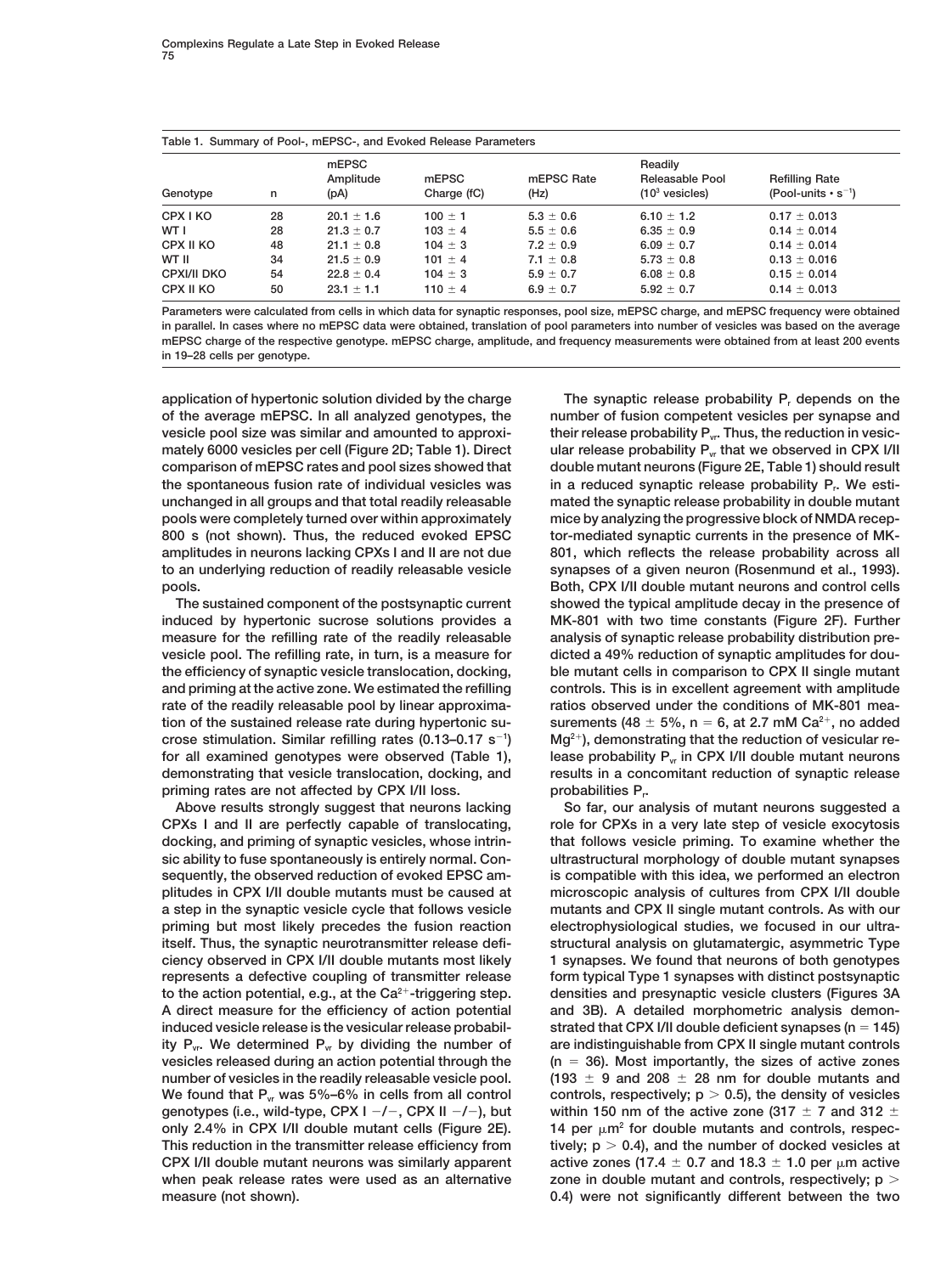

**vesicles per** m**m active zone in control (n** 5 **36 synapses from cul- synchronous and asynchronous release processes as** synapses ( $n = 145$  synapses from cultures of four independent<br>animals). No significant differences were observed between the two<br>genotypes ( $p > 0.4$  in all analyses). Only asymmetric synapses were<br>analyzed. Error bars ind

synaptic transmission. I rains of action potentials lead<br>the terminal seem to rise sufficiently to overcome the<br>to facilitation in synapses with low initial release proba-<br>bility, but to depression in synapses with high in **from CPX I/II double mutant neurons and CPX II single resembles wild-type synapse behavior at lowered extra**mutant control cells during trains of action potentials at cellular Ca<sup>2+</sup> concentrations; (IV) like deletion of CPXs<br>stimulation frequencies of 10 Hz (Figure 4A). CPX II sin-<br>and II. loss of Synaptotagmin L. a putative Ca **stimulation frequencies of 10 Hz (Figure 4A). CPX II sin- I and II, loss of Synaptotagmin I, a putative Ca2**<sup>1</sup> **sensor sion of EPSC amplitudes. In contrast, EPSC amplitudes of synchronous release (Geppert et al., 1994). stimuli and reached control levels by the fifth stimulus. a decrease in the apparent Ca2**<sup>1</sup> **sensitivity of the release Similar results were obtained during 20 Hz (not shown) machinery, we measured evoked EPSC amplitudes in and 50 Hz stimulation of evoked release (five pulses, double mutant and control cells as a function of the Figure 4B). This facilitation of transmitter release from external Ca2**<sup>1</sup> **concentration [Ca2**<sup>1</sup>**]o. EPSC amplitudes double mutant cells correlates well with the fact that were evoked at 0.2 Hz for a period of 45 s at Ca2**<sup>1</sup> initial synaptic release probability is reduced in these concentrations of 0.5–20 mM, while the Mg<sup>2+</sup> concentra**mutant neurons. tion was left constant at 1 mM. To standardize the re-**

**Interestingly, we also observed in our 50 Hz stimulation experiments that the slow, asynchronous component of release from double mutant cells following the 50 Hz train tended to be at least as large as or even larger than that in control cells (Figure 4B). This suggests that CPXs selectively affect fast synchronous neurotransmitter release, as has been reported for Synaptotagmin I (Geppert et al., 1994). To determine whether this specific effect of the CPX I/II double mutation on synchronous transmitter release is independent of stimulation history, we reanalyzed the time course of evoked EPSCs during low frequency stimulation. We averaged EPSCs from double mutant and control cells and examined the time course of release (Figure 4C). Peak release rates were normalized to the size of the readily releasable vesicle pool and were found to be three times larger in CPX II single mutant control cells (4.82 pool units/s) than in CPX I/II double mutant cells (1.70 pool units/s). Synchronous release was distinguished from asynchronous release by exponential fitting of the evoked charge integral (Figure 4C). We observed a striking and selective difference between double mutant and control cells with Figure 3. Ultrastructural Characteristics of Synapses in CPX I/II respect to the level of synchronous transmitter release.**<br>Double Mutant Mice **in the total release.** In double mutant cells, only 1.5 + 0.2% of the tot **Double Mutant Mice**<br>(A and B) Micrographs of sections through CPX II single mutant **Interpret and B** and B) Micrographs of sections through CPX II single mutant **Integraphe pool was released during the synchronous** (A and B) Micrographs of sections through CPX II single mutant<br>  $(+/ +, -/-; A)$  synapses, which were used as controls, as well as<br>
CPX I/II double mutant  $(-/ -, -/ -; B)$  synapses (20,000-fold magnification). Scale bar: 200 nm.<br> **within a 150 nm range of the active zone, and number of docked leasable pool; Figure 4D) and the time constants of the tures of three independent animals) and CPX I/II double mutant determined in the fits were similar in double mutant**

## *Ca2*<sup>1</sup> *Sensitivity of Evoked Transmitter Release*

tested genotypes (Figure 3C). These findings exclude<br>the possibility that developmental or morphological<br>changes contribute to the CPX I/II double mutant pheno-<br>type. They are compatible with the idea that deletion of<br>bot al., 1999b).<br>
Short Term Plasticity<br>
Changes in the synaptic release probability of a neuron<br>
cause concomitant changes in short term plasticity of<br>
synaptic transmission. Trains of action potentials lead<br>
the terminal se **gle mutant control cells showed a progressive depres- in neurotransmitter release, leads to a specific inhibition**

To test the possibility that CPX I/II deficiency causes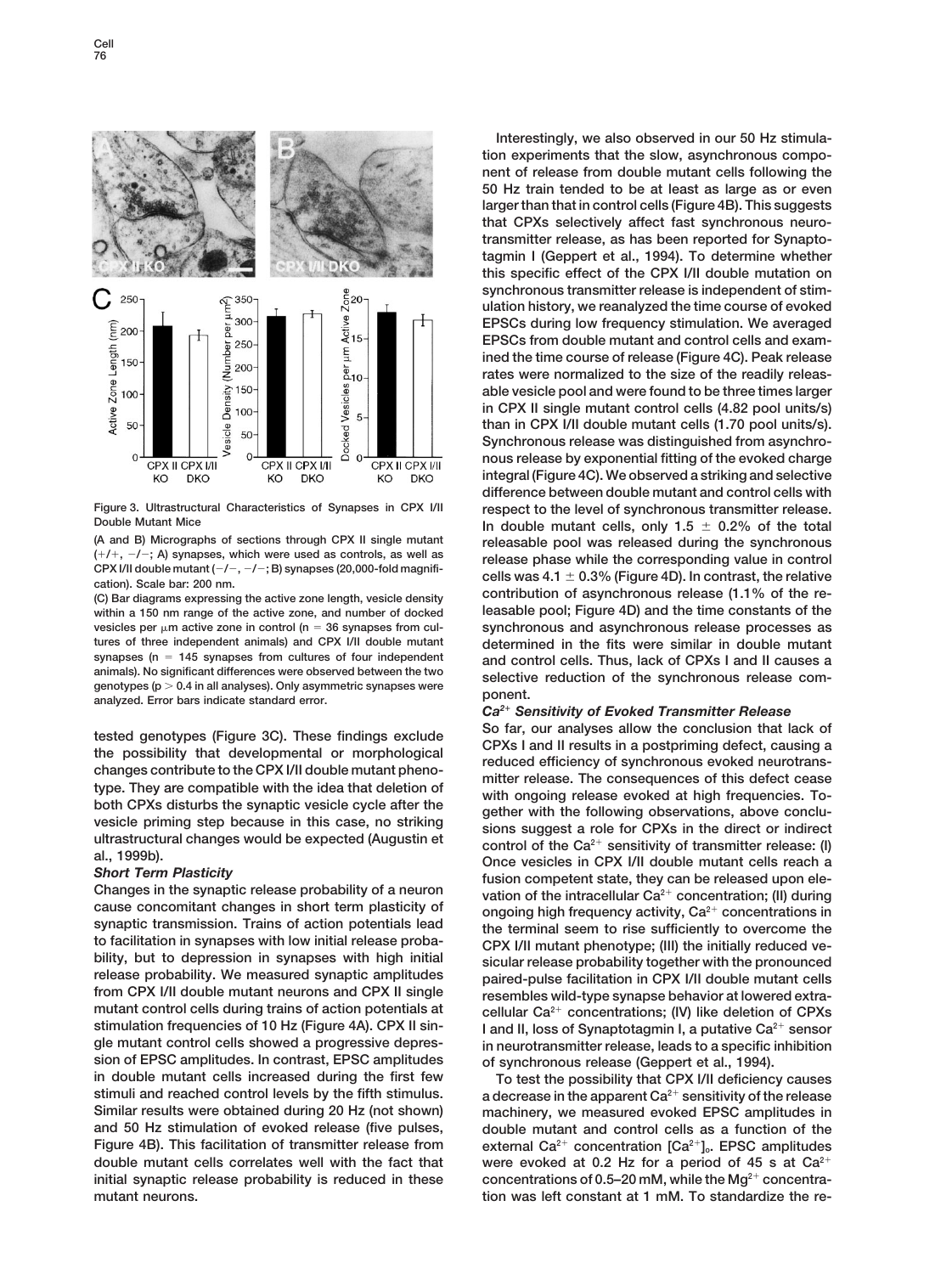

**Figure 4. Release During High Frequency Stimulation, Synchronous and Asynchronous Synaptic Release in CPX I/II Double Mutant Neurons**

**(A) Average peak amplitudes (normalized to the average initial amplitude in control cells) of EPSCs evoked at 10 Hz frequency. Note that control cells from CPX II single mutants (n** 5 **27) show depression while CPX I/II dou**ble mutant cells  $(n = 31)$  show facilitation. **With the fifth stimulus, peak amplitudes reached similar absolute levels.**

**(B) Average synaptic responses of CPX II single mutant (n** 5 **50) and CPX I/II double mu** $tant neurons (n = 50) during five EPSCs$ **evoked at an interpulse interval of 20 ms. Note that the CPX I/II double mutant responses show strong amplitude facilitation and that the total release was at least as large as in the CPX II mutants due to a pronounced asynchronous current component. This current component was blocked by NBQX (10**  $\mu$ **M)** and not affected by AP-5 (25  $\mu$ **M**).

**(C) Integral of averaged absolute synaptic re**sponses of CPX I/II double mutant (n = 50) and CPX II single mutant neurons  $(n = 45)$ . **Double exponential fit (not shown) of the current integral was used to distinguish two (de**fined as synchronous,  $\tau = 6.2 - 7.5$  ms, and **asynchronous,**  $\tau = 125-185$  ms) kinetic **phases of release. Note the reduced synchro-**

**nous release component for the CPX I/II double mutant response, while the absolute slow component is unchanged. (D) Summary of the synchronous and asynchronous EPSC component for CPX II single mutant and CPX I/II double mutant cells expressed as a fraction of the pool released per action potential.**

**synaptic responses, individual test measurements were tively (Figure 5B). Third, maximal values of synchronous preceded and followed by EPSC measurements under release measured at the highest Ca2**<sup>1</sup> **concentrations standard conditions (4 mM [Ca<sup>2+</sup>]<sub>o</sub>** /4 mM [Mg<sup>2+</sup>]<sub>o</sub>). The tested were found to be similar between CPX I/II double **response at each Ca2**<sup>1</sup> **concentration was normalized to mutant and CPX II single mutant control cells (Figure 5B), the response at the standard concentration. To compare and maximum values predicted by the fit were identical the Ca2**<sup>1</sup> **dose response curves between CPX I/II double (45.2** 6 **2.6 pC versus 45.3** 6 **6 pC). Thus, the apparent** mutant and control cells, we scaled the dose response  $Ca^{2+}$  sensitivity of synchronous transmitter release in **curve of double mutant cells to control cells according to CPX I/II double mutant cells is significantly reduced. This impairment can be fully rescued by high Ca2**<sup>1</sup> **the absolute synaptic EPSC amplitudes under standard conconditions. Cells of both genotypes responded to in- centrations.** creases in extracellular Ca<sup>2+</sup> concentrations with in-<br>
In view of the fact that CPXs interact with the exocy**creases in evoked EPSC amplitudes (Figure 5A). How- totic core complex, the decreased Ca2**<sup>1</sup> **sensitivity of ever, the Ca**<sup>2+</sup> dose response curves were clearly transmitter release in CPX I/II double mutant cells is **different between CPX I/II double mutant and control most likely due to changes in the Ca2**<sup>1</sup>**-triggering step cells (Figure 5B). As we suspected that the synchronous of exocytosis at the level of core complex function or** release phase is selectively affected by the loss of CPXs, its interaction with the Ca<sup>2+</sup> sensor. Alternatively, loss we separately measured the Ca<sup>2+</sup> sensitivity of both the of CPXs I and II could affect Ca<sup>2+</sup> channel density, local**synchronous and asynchronous release phase. Three ization, or function, thereby causing reductions in the amplitudes of Ca2**<sup>1</sup> **important observations were made in this analysis. First, transients during an action potential. amplitudes of asynchronous release were indistinguish- Although the latter possibility is unlikely because the** able between the tested genotypes over the entire range  $Ga^{2+}$  sensor of asynchronous release is apparently unaf**of Ca2**<sup>1</sup> **concentrations tested, indicating that the asyn- fected by loss of CPXs I and II (Figure 5B), we tried to chronous release phase is not dependent on the pres- distinguish between the two possible causes of altered** ence of CPXs (Figure 5B). Using standard Hill function Ca<sup>2+</sup> sensitivity by inducing Ca<sup>2+</sup>-dependent release infitting, the apparent K<sub>D</sub> values for asynchronous release dependently of Ca<sup>2+</sup> channels. We monitored spontane**for CPX I/II double mutant and CPX II single mutant ous EPSC activity induced by elevations of intracellular Ca21 control cells were found to be 6.0**  $\pm$  **1.8** and 7.7  $\pm$  **1.6**  $\text{Ca}^{2+}$  concentrations in response to the Ca<sup>2+</sup> ionophore mM Ca<sup>2+</sup>, respectively. Second, the apparent K<sub>D</sub> values Calcimycin. Although Calcimycin-induced release is in**for the synchronous release phase was clearly shifted herently asynchronous, we assumed that distinct syn**to the right in double mutant cells, amounting to  $6.8 \pm$  chronously and asynchronously releasable vesicle pools

**sponses between cells and to control for rundown of mutant and CPX II single mutant control cells, respec-**

**1.5 mM and 3.4**  $\pm$  0.4 mM Ca<sup>2+</sup> for CPX I/II double exist in neurons, and that the majority of vesicles re-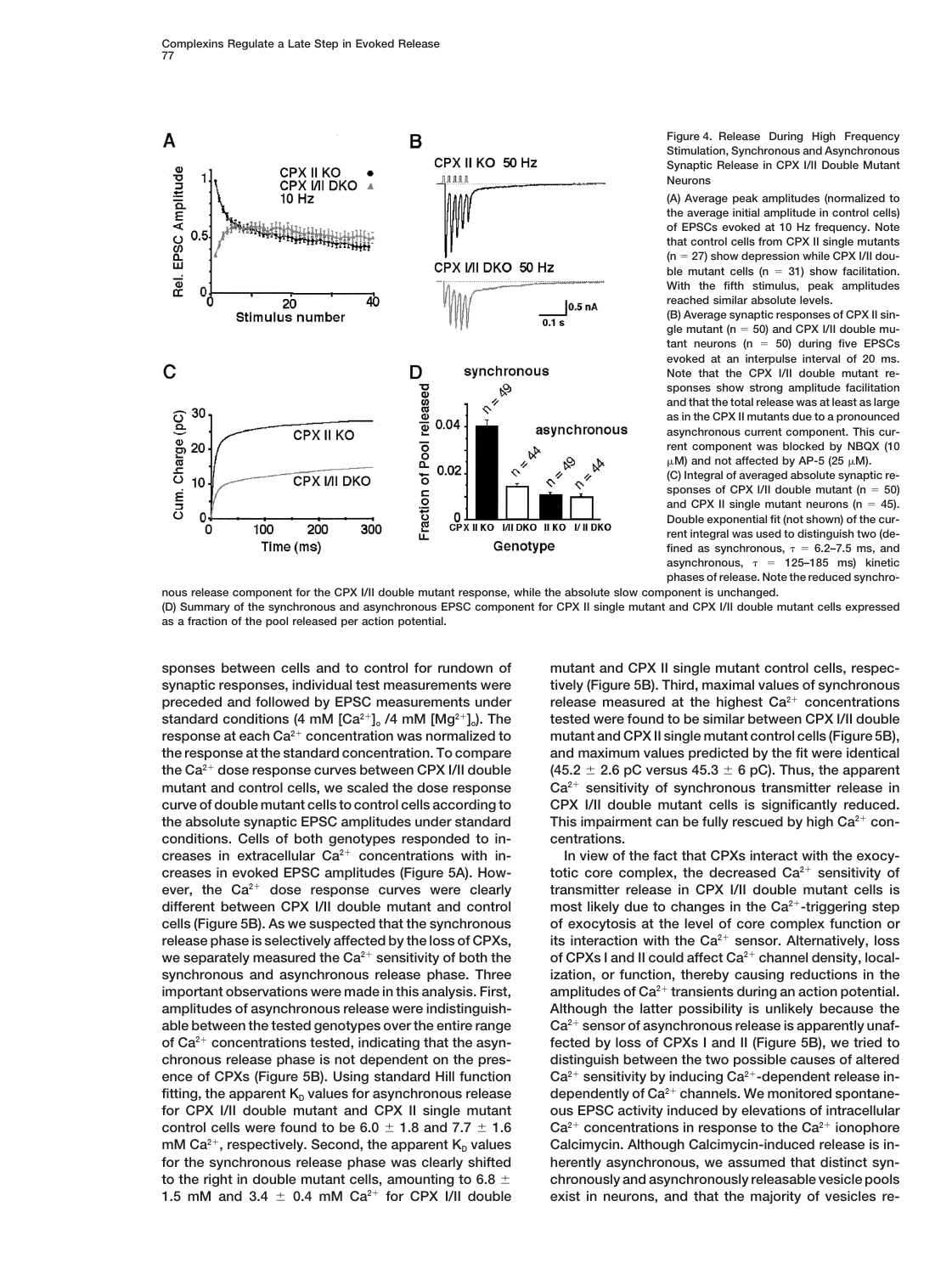

**Figure 5. Dependency of Synchronous and Asynchronous Release**

**CPX I/II double mutant neuron (right) recorded in 1 mM Ca2**<sup>1</sup>**/1 mM Itakura et al., 1999), the present study shows that CPXs** Mg<sup>2+</sup>, 12 mM Ca<sup>2+</sup>/1 mM Mg<sup>2+</sup>, and under control conditions (4 mM **are late acting positive regulators of transmitter secre-**<br>Ca<sup>2+</sup>, 4 mM Mg<sup>2+</sup>).

**that, during evoked responses, would be released in a 2E and 2F). The mutant phenotype is specific for the fact synchronous fashion. Calcimycin was applied at 10** μM **tast synchronous Ca<sup>2+</sup> triggered release phase (Figures**) **for 100 s, and spontaneous EPSCs were recorded (Fig- 4C and 4D) and can be rescued completely by increasing the extracellular Ca2**<sup>1</sup> **ure 6A). In addition, evoked EPSCs were measured at 3 concentration, indicating a 50% s intervals throughout the period of ionophore treatment decrease in the apparent sensitivity of the release machinery to Ca2**<sup>1</sup> **(Figure 6C). Calcimycin treatment of control cells led to (Figure 5B). The mutant phenotype is a transient and massive increase of spontaneous EPSC still detectable when Ca2**<sup>1</sup> **channels are bypassed by an ionophore, suggesting that changes at the level of Ca2**<sup>1</sup> **activity that exhibited an onset time constant of 13 s, reached a peak amplitude (measured as NBQX-sensitive entry through voltage gated channels (e.g., changes in inward current) of 495**  $\pm$  83 pA (n = 29; four animals) function, density, distribution, or physical coupling to **after approximately 20 s, and returned to baseline activ- the secretion apparatus) do not contribute to the phenoity with a time constant of 20 s (Figure 6B). In contrast, typic alterations in CPX-deficient neurons (Figure 6). The double mutant cells showed a more delayed spontane- fact that increases in the extracellular Ca2**<sup>1</sup> **concentraous EPSC activity (onset time constant 19.2 s, peak time tion can rescue the mutant phenotype (Figure 5B) indi-33 s, decay time constant 39.4 s) with only a moderate cates that the exocytotic machinery can still function** peak release activity of 225  $\pm$  18 pA (n = 32; three with normal V<sub>max</sub> provided that sufficiently high intracellu**animals) (Figure 6B). Thus, release from CPX I/II double lar Ca2**<sup>1</sup> **levels are reached. Thus, although not essential** mutant cells remains less sensitive to Ca<sup>2+</sup> even when for the maintenance of a residual release activity, CPXs **Ca2**<sup>1</sup> **channels are bypassed with Calcimycin, indicating are essential for survival of the organism. Changes in Ca**<sup>2+</sup> channel density, localization, or Changes in the presynaptic Ca<sup>2+</sup> buffering capacity function are unlikely to contribute to the CPX I/II double (assuming that CPXs act as anti-buffers) or in Ca<sup>2+</sup> trans**mutant phenotype. In addition, the data show that CPX port and sequestration are unlikely to be causally in-I/II deficiency indeed alters the apparent Ca2**<sup>1</sup> **sensitivity volved in the deletion mutant phenotype because the**

**step or its transduction into fusion. Interestingly, the total Ca2**<sup>1</sup>**-dependent release activity induced over the entire period of Calcimycin treatment (100 s) was not** different between double mutant and control cells  $(20.1 \pm$ 2.4 versus  $21.8 \pm 2.5$  pool units turned over during 100 **s), suggesting that release reaches control levels once Ca2**<sup>1</sup> **concentrations have risen sufficiently high (see also release during prolonged 10 Hz trains, Figure 4A).**

**The conclusion that CPX I/II deficiency indeed affects the apparent Ca2**<sup>1</sup> **sensitivity of transmitter release was further supported by our analysis of evoked EPSCs during Calcimycin treatment (Figure 6C). In control cells, evoked EPSC amplitudes exhibited a short phase of subtle augmentation, followed by progressive reduction of the synaptic response, presumably due to depletion of the readily releasable pool of vesicles. In contrast, double mutant neurons showed a delayed but much more pronounced augmentation of evoked EPSC amplitudes. This observation reflects the fact that double mutant cells start off with reduced EPSC amplitudes that facilitate as the intracellular Ca2**<sup>1</sup> **concentration rises. Thus, Calcimycin treatment mimics high frequency stimulation (Figures 4A and 4B). In both cases, intracellular Ca2**<sup>1</sup> **concentrations build up, eventually leading to an unusually pronounced facilitation of release from double mutant neurons.**

## **Discussion**

**upon External Ca**<sup>2+</sup> **1 In contrast to previously published studies on CPX func-(A) Raw traces of EPSCs from a CPX II single mutant (left) and a tion involving more indirect assays (Ono et al., 1998;**  $\frac{Ca^{2+}}{B}$ , 4 mM Mg<sup>2+</sup>).<br>
(B) [Ca<sup>2+</sup>]<sub>o</sub> dose response curve and Hill fits for average absolute<br>
synchronous release, normalized to the response<br>
under control conditions.<br>
Under control conditions.<br>
Under control co **transmitter release characteristics (Table 1), but their vesicular and synaptic release probabilities in response leased by Calcimycin treatment originate from pools to action potentials are dramatically reduced (Figures**

of exocytosis, possibly by affecting the  $Ca^{2+}$  sensing  $Ca^{2+}$  sensitivity of the asynchronous release phase is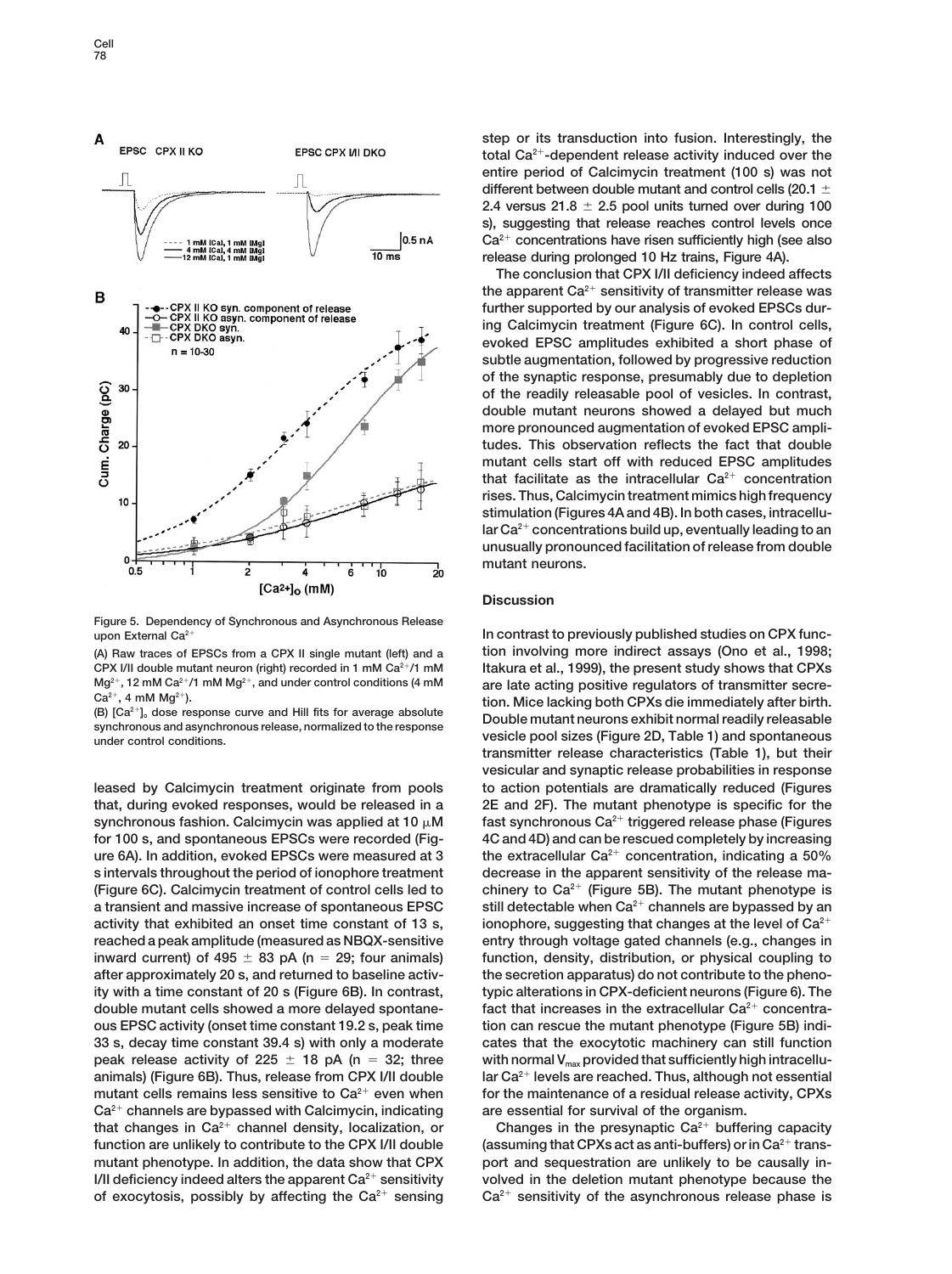

unaffected by the mutation while the Ca<sup>2+</sup> sensitivity of CPX is expressed in brain and that no unknown mecha**the synchronous release phase is specifically reduced nisms limit synaptic transmission and lead to an approxi- (Figure 5B). Moreover, overexpression of CPXs in chro- mation of control and double mutant responses at high** maffin cells has very little effect on Ca<sup>2+</sup> triggered secre-<br>
Ca<sup>2+</sup> concentrations, this observation suggests that a **tion (J. Rettig, personal communication). Finally, a role of sensor other than CPXs is still functional in double mu-CPXs as Ca<sup>2+</sup> anti-buffers or regulators of Ca<sup>2+</sup> transport tantial eurons. In the absence of CPXs, the sensor can** and sequestration is not compatible with current bio-<br>still trigger secretion at normal V<sub>max</sub> in the presence of **sufficiently high Ca2**<sup>1</sup> **chemical views of CPX function (Pabst et al., 2000). concentrations, but the apparent** Taken together, our observations are best compatible Ca<sup>2+</sup> sensitivity of secretion is reduced. with an enhancer role of CPXs in the Ca<sup>2+</sup>-triggering Second, CPXs could increase the affinity or associa-

**cellular Ca2**<sup>1</sup> **concentrations elicit synaptic vesicle fu- sort of coreceptors that interact directly or indirectly with** sion is unknown. In response to Ca<sup>2+</sup> influx, an exocy-<br>the Ca<sup>2+</sup> sensor. Compatible with the data presented in **totic Ca2**<sup>1</sup> **sensor is thought to increase the release the present study, the absence of CPXs would then lead to a reduced affinity of the sensor for Ca2**<sup>1</sup> **probability of readily releasable vesicles that can other- . Such a wise exocytose spontaneously with only a very low scenario would be particularly attractive if core comprobability.** The as yet unidentified Ca<sup>2+</sup> sensor is plexes themselves were the exocytotic Ca<sup>2+</sup> sensors **thought to function after initial core complex assembly, because CPXs bind to assembled core complexes in a that is after vesicle priming and partial completion of 1:1 stoichiometry (McMahon et al., 1995; Pabst et al., the fusion reaction (e.g., to stalk-like hemifusion). At the 2000). molecular level, the activated sensor in the Ca<sup>2+</sup>-loaded Third, CPXs could facilitate the interaction between** state may trigger full fusion of primed vesicles by acting the fusion machinery and the  $Ca^{2+}$  sensor in its  $Ca^{2+}$ **upon assembled core complexes in the trans state or bound state. This model implies that maximal release** by inducing membrane bilayer perturbations through activity can be achieved with only a fraction of  $Ca<sup>2+</sup>$ **phospholipid binding (Su¨ dhof and Rizo, 1996; Davis et sensors being activated. The model would predict that al., 1999). Alternatively, the core complex itself could CPXs increase the affinity of core complexes, the most likely sensor target, toward the Ca2**<sup>1</sup> **serve as a Ca bound sensor. In <sup>2</sup>**<sup>1</sup> **sensor (Sutton et al., 1998).**

the apparent  $Ca^{2+}$  sensitivity of transmitter release can binding to the sensor at  $Ca^{2+}$  concentrations that are

**regard this possibility as unlikely because the deletion cretion. In order to reach wild-type levels of transmitter ratamerage in CPX I/II double mutants, unusually high Ca**<sup>2+</sup> **mutant phenotype can be overcome by increased extra-** *2*<sup>1</sup> **cellular Ca2**<sup>1</sup> **concentrations. Assuming that no other levels would be necessary to generate higher concentra-**

**Figure 6. Release Induced by a Calcium-Ionophore**

**(A) During Calcimycin (10 µM) application (black bar), spontaneous EPSC rates and evoked release were monitored. Representative raw current traces of CPX II single mutant (left) and CPX I/II double mutant cells (right) are shown. Vertical lines at 3 s intervals represent stimulation artifacts resulting from intermittent monitoring of EPSCs. Calcimycininduced Ca2**<sup>1</sup> **elevation led to a decreased and slowed release rate of spontaneous Ca2**<sup>1</sup>**-dependent vesicle release in the double mutant neurons relative to CPX II single mutant cells.**

**(B) Average time course of sEPSC activity as measured by the NBQX-dependent inward** current ( $n = 29$  cells from four mice and  $n =$ **32 cells from three mice for CPX II single and CPX I/II double mutants, respectively). The values next to the average traces indicate rise and decay time constants from biexponential fits (dotted lines).**

**(C) Average normalized time course of evoked EPSC amplitudes during Calcimycin application (n** 5 **29 cells from four mice and n** 5 **32 cells from three mice for CPX II single and CPX I/II double mutants, respectively). Time courses were fitted with two exponentials to determine onset and decay time constants (values indicated).**

event or a subsequent step of synaptic vesicle fusion.  $\qquad$  tion rates, or decrease dissociation rates of the  $Ca^{2+}$ **The transduction mechanism by which rises in intra- sensor. This model implies that CPXs serve as some**

**The fact that CPX loss leads to a fatal reduction in the absence of CPXs, less core complexes would be** be explained by at least four different models. **usually sufficient to trigger release**, resulting in the ob-**First, CPXs could be the Ca<sup>2+</sup> sensors themselves. We served decrease in the apparent Ca<sup>2+</sup> sensitivity of se-**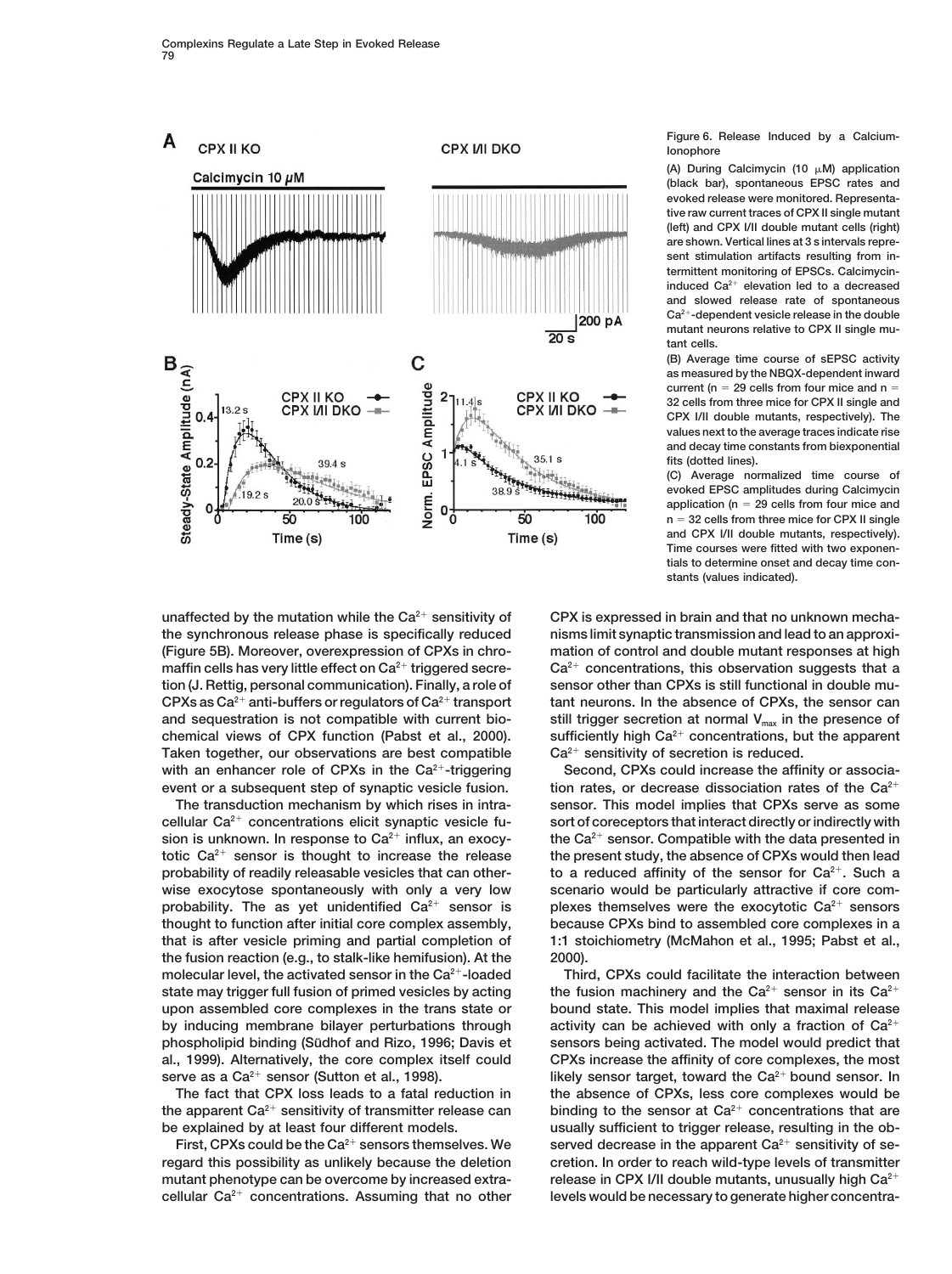**tions of activated sensor molecules. This in turn would** targeting vector (Figure 1A), two genomic clones (pBlueMG-CPX10A<br>
overcome the reduced affinity of the core complex to-<br>
and pBlueMG-CPX110B) containing two exons ( overcome the reduced affinity of the core complex to-<br>ward the activated Ca<sup>2+</sup> sensor and lead to wild-type<br>like secretion rates (Figure 5). Again, this scenario is<br>night precise the CPX leads to the CPX leads to the CPX **bled core complexes, the putative target of sensor ac- the case of CPX II (Figure 1B), clone pBlueMG-CPX3 containing tion, in a 1:1 stoichiometry (McMahon et al., 1995; Pabst three coding exons was used. In the targeting vector, all three exons**

**placed by the neomycine resistance cassette. Following electropor- sensor interaction with the fusion machinery by enhanc- ation and selection, recombinant stem cell clones were analyzed ing the efficiency of the fusion reaction itself. This model by Southern blotting (Figure 1C) after digestion of DNA with HindIII assumes that each primed vesicle carries multiple (CPX I) and BamHI (CPX II). For hybridization, outside probes localprimed fusion or core complexes in the trans state and** ized 3' of the targeting vector short arm (CPX I) or 5' of the targeting<br>that maximal fusion rates are achieved with only a de-<br>wector long arm (CPX II) were used. T that maximal fusion rates are achieved with only a de-<br>fined fraction of fusion complexes per vesicle being acti-<br>vated. In agreement with our data, it predicts that loss<br>vated. In agreement with our data, it predicts that **of CPXs leads to less efficient fusion at Ca2**<sup>1</sup> **concentra- blotting (genomic DNA) and immunoblotting (brain extracts). Subse**tions that are usually sufficient to trigger release. This quently, genotyping was performed by PCR. Because mice homozy-<br>
mutant phenotype could be overcome by increased pre-<br>
gous for the CPX I mutation are atactic, it w **mutant phenotype could be overcome by increased pre- gous for the CPX I mutation are atactic, it was not possible to use** synaptic  $Ca^{2+}$  concentrations (see Figure 5) as these them for further breeding. To obtain CPX I/II double mutant mice,<br>would activate more  $Ca^{2+}$  sensors/fusion complexes.<br>One caveat with this model is that CPXs do no **to affect core complex assembly and disassembly in** the analysis of CPX I and CPX II single deletion mutants, wild-type<br>
vitro (Pabst et al., 2000).

deletion mutations are the effects of nerve cell poisoning<br>with certain Chlostridial neurotoxins that proteolytically<br>cleave core complex components (BoNT A and, to a<br>lesser extent, BoNT E, but not tetanus toxin, BoNT B,<br>m **and BoNT D). Treatment with BoNT A, which cleaves to homozygous CPX II mutant mice that carried two wild-type alleles SNAP25, leads to a reduction of evoked transmitter re- of the** *CPX I* **gene.** lease that can be reversed by elevated Ca<sup>2+</sup> concentrations (see Gerona et al., 2000 for a recent account and<br>discussion of the classical literature). Together with the<br>finding analyses of brains from newborn CPX I/II double<br>finding that SNAP25 interacts with Synaptotagmin i Ca<sup>2+</sup>-dependent and BoNT A sensitive manner (Gerona<br> **respective wild-type control littermates were done as described**<br>
et al., 2000), the characteristics of BoNT A effects indi-<br>
(Augustin et al., 1999b). Antibodies to t **cate that perturbances of core complex function or of used:** a**-SNAP, CPX I/II, Munc13-1, Munc13-2, Munc13-3, Munc18-1, Core complex interactions with putative Ca<sup>2+</sup> sensors** NSF, SNAP25, Synapsin I/IIa, Synapsin IIb, Synaptobrevin 2, Synaptore complex in changes of the apparent Ca<sup>2+</sup> sensitivity of the tophysin, Synaptotagmin 1, Syntaxi result in changes of the apparent Ca<sup>2+</sup> sensitivity of<br>transmitter release, essentially supporting the last two<br>of our models of CPX function described above.<br>of our models of CPX function described above.

**Our study demonstrates that CPXs are important, late Light and Electron Microscopy ther information is needed in order to determine the** Synaptophysin-positive presynaptic terminals per 10  $\mu$ m MAP-2-<br>molecular mechanism of CPX action. In particular, the positive dendritel in neuronal cultures were don molecular mechanism of CPX action. In particular, the positive dendrite) in neuronal cultures were done as described (Au-<br>
identity of the expositatio Ca<sup>2+</sup> sensor needs to be eluci- gustin et al., 1999b). Likewise, ultra **identity of the exocytotic Ca**<sup>2+</sup> sensor needs to be eluci-<br>
were performed according to published procedures (Augustin et al., dated before our suggested models can be distin-<br>guished unequivocally. In the meantime, current  $Ca^{2+}$  ap9b). Only asymmetric synapses with clearly identifiable postsyn-<br>aptic densities were analyzed. We analyzed the si **sensor candidates (e.g., Synaptotagmins) can be tested zones, the density of vesicles within a 150 nm range of the active with respect to the models presented above. zone, and the number of docked vesicles (as defined by a direct**

**In situ hybridization experiments were performed as described (Augustin et al., 1999a). Antisense oligonucleotides representing the Cell Culture and Electophysiology following sequences were chosen as probes: bp 34–78 of CPX I Microisland cultures of mouse hippocampal neurons were prepared cDNA (GenBank accession number NM\_007756) and bp 50–94 of and maintained as described (Bekkers and Stevens, 1991; Rosen-**

**recombination in embryonic stem cells as described (Thomas and lel and blindly on the same day in vitro (10–16 days in vitro). The Capecchi, 1987; Augustin et al., 1999b). To generate the CPX I standard extracellular medium contained (mM): NaCl, 140; KCl, 2.4;**

**NM\_007756) was replaced by a neomycin resistance cassette. In** et al., 2000).<br>Fourth, CPXs could act in the process following Ca<sup>2+</sup> <sup>CPX II</sup> cDNA, GenBank accession number NM\_009946) were re-<br>placed by the neomycine resistance cassette. Following electropor-<br>placed by the neomycine r and homozygous mutant littermates were obtained by interbreeding **Very similar to the consequences of CPX I/II double of heterozygous mutant parents. In all morphological and electro**mutation and heterozygous for the CPX I mutation, and compared

(Augustin et al., 1999b). Antibodies to the following proteins were

Light microscopic determinations of synapse densities (number of contact between vesicles and plasma membrane) per  $\mu$ m active **Experimental Procedures zone length. For both, light and electron microscopic analyses, number-coded photographs from mutant and control cultures were analyzed in a blind fashion. In Situ Hybridization**

**CPX II cDNA (GenBank accession number NM\_009946). mund et al., 1993, 1995; Rosenmund and Stevens, 1996; Augustin et al., 1999b). Neurons were grown in a chemically defined medium Stem Cell Experiments (NBA**+B27, Gibco). For each experiment, approximately equal num-**CPX I and CPX II mutant mice were generated by homologous bers of cells from the respective genotypes were measured in paral-**